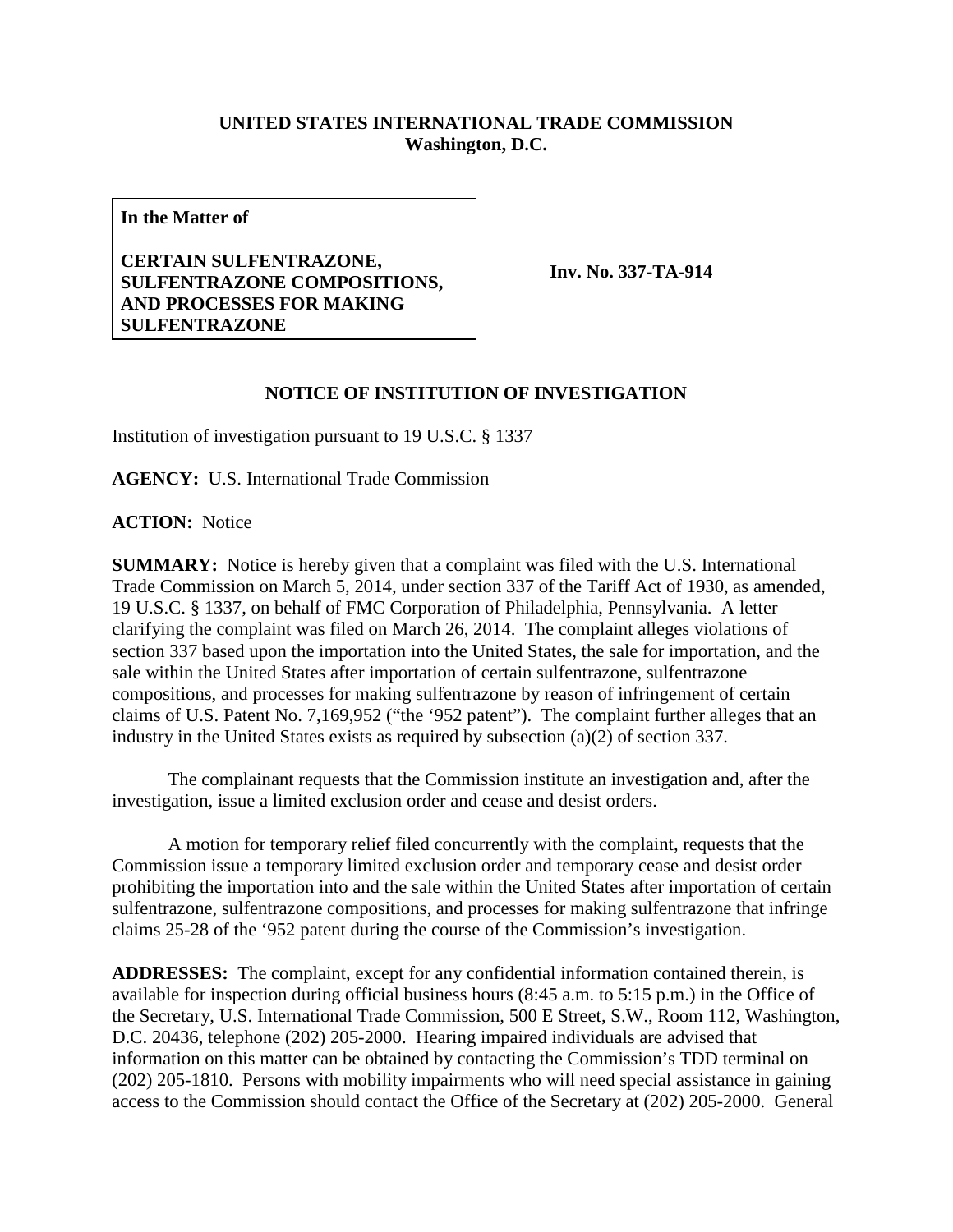information concerning the Commission may also be obtained by accessing its internet server at [http://www.usitc.gov.](http://www.usitc.gov/) The public record for this investigation may be viewed on the Commission's electronic docket (EDIS) at [http://edis.usitc.gov.](http://edis.usitc.gov/)

**FOR FURTHER INFORMATION CONTACT:** The Office of Unfair Import Investigations, U.S. International Trade Commission, telephone (202) 205-2560.

**AUTHORITY:** The authority for institution of this investigation is contained in section 337 of the Tariff Act of 1930, as amended, and in section 210.10 of the Commission's Rules of Practice and Procedure, 19 C.F.R. § 210.10 (2013).

**SCOPE OF INVESTIGATION:** Having considered the complaint, the U.S. International Trade Commission, on April 8, 2014, ORDERED THAT –

(1) Pursuant to subsection (b) of section 337 of the Tariff Act of 1930, as amended, an investigation be instituted to determine whether there is a violation of subsection  $(a)(1)(B)(ii)$  of section 337 in the importation into the United States, the sale for importation, or the sale within the United States after importation of certain sulfentrazone, sulfentrazone compositions, and processes for making sulfentrazone by reason of infringement of one or more of claims 25-28 of the '952 patent, and whether an industry in the United States exists as required by subsection  $(a)(2)$  of section 337;

(2) Pursuant to section 210.58 of the Commission's Rules of Practice and Procedure, 19 C.F.R. § 210.58, the motion for temporary relief under subsection (e) of section 337 of the Tariff Act of 1930, which was filed with the complaint, is provisionally accepted and referred to the presiding administrative law judge for investigation;

(3) For the purpose of the investigation so instituted, the following are hereby named as parties upon which this notice of investigation shall be served:

(a) The complainant is:

FMC Corporation 1735 Market Street Philadelphia, PA 19103

(b) The respondents are the following entities alleged to be in violation of section 337, and are the parties upon which the complaint is to be served:

> Beijing Nutrichem Science and Technology Stock Co., Ltd. Building D-1 NO66 Xixiaokou Road Haidian District Beijing, China 100192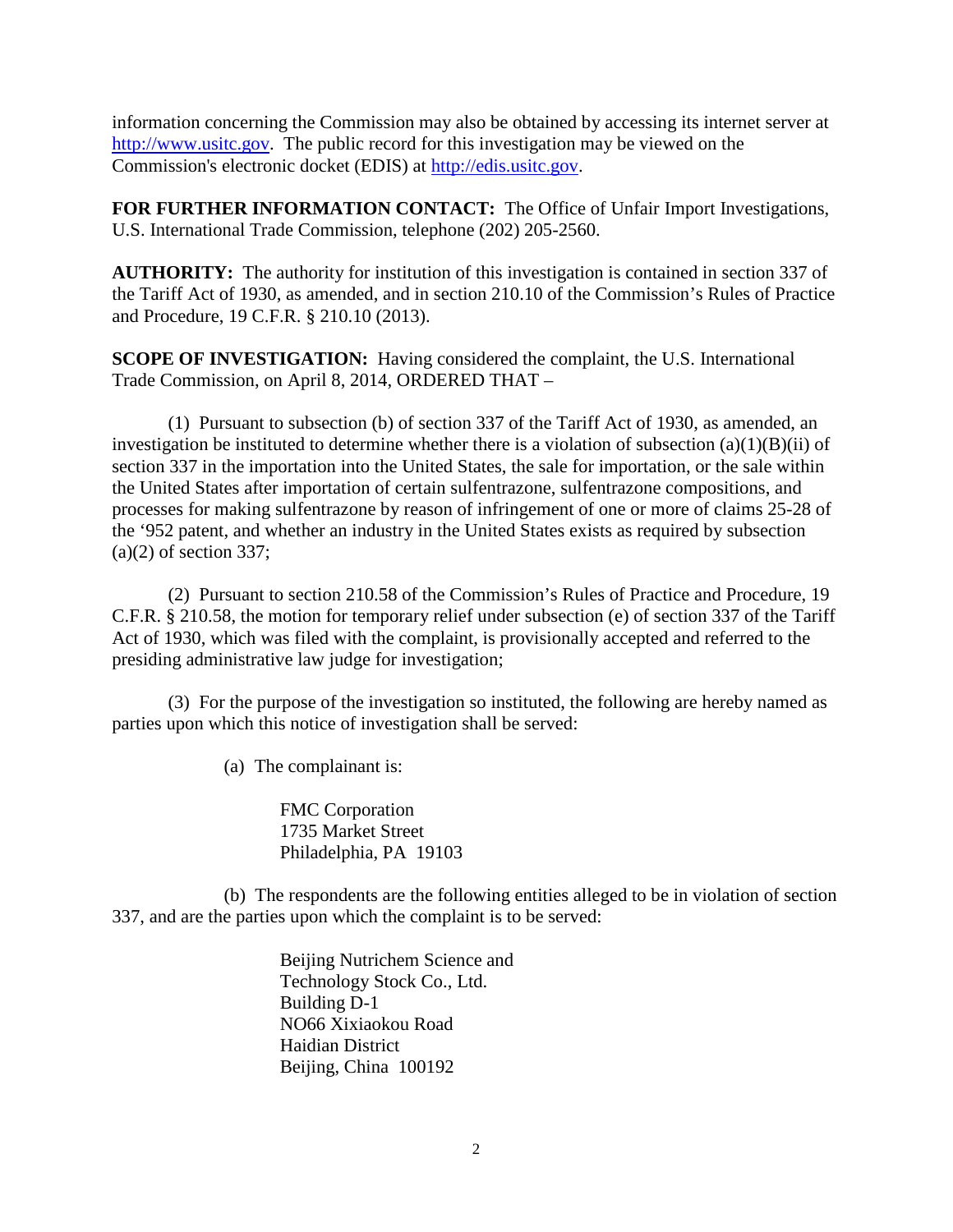Summit Agro USA, LLC 8000 Regency Park, Suite 265 Cary, NC 27518

Summit Agro North America Holding Corporation 300 Madison Avenue, 4<sup>th</sup> Floor New York, NY 10017

Jiangxi Heyi Chemicals Co. Ltd. No. 43 Ji Shan Industry Park Longcheng Town, Penze County Jiujiang City, Jianxi Province China 332700

(c) The Office of Unfair Import Investigations, U.S. International Trade Commission, 500 E Street, S.W., Suite 401, Washington, D.C. 20436; and

(3) For the investigation so instituted, the Chief Administrative Law Judge, U.S. International Trade Commission, shall designate the presiding Administrative Law Judge.

Responses to the complaint, the motion for temporary relief, and the notice of investigation must be submitted by the named respondents in accordance with sections 210.13 and 210.59 of the Commission's Rules of Practice and Procedure, 19 C.F.R. §§ 210.13 and 210.59. Pursuant to 19 C.F.R. §§ 201.16 (e), 210.13(a), and 210.59, such responses will be considered by the Commission if received not later than 10 days after the date of service by the Commission of the complaint, the motion for temporary relief, and the notice of investigation. Extensions of time for submitting responses to the complaint, motion for temporary relief, and the notice of investigation will not be granted unless good cause therefor is shown.

Failure of the respondent to file a timely response to each allegation in the complaint, in the motion for temporary relief, and in this notice may be deemed to constitute a waiver of the right to appear and contest the allegations of the complaint, the motion for temporary relief, and this notice, and to authorize the administrative law judge and the Commission, without further notice to the respondent, to find the facts to be as alleged in the complaint, the motion for temporary relief, and this notice and to enter an initial determination and a final determination containing such findings, and may result in the issuance of an exclusion order or a cease and desist order or both directed against the respondent.